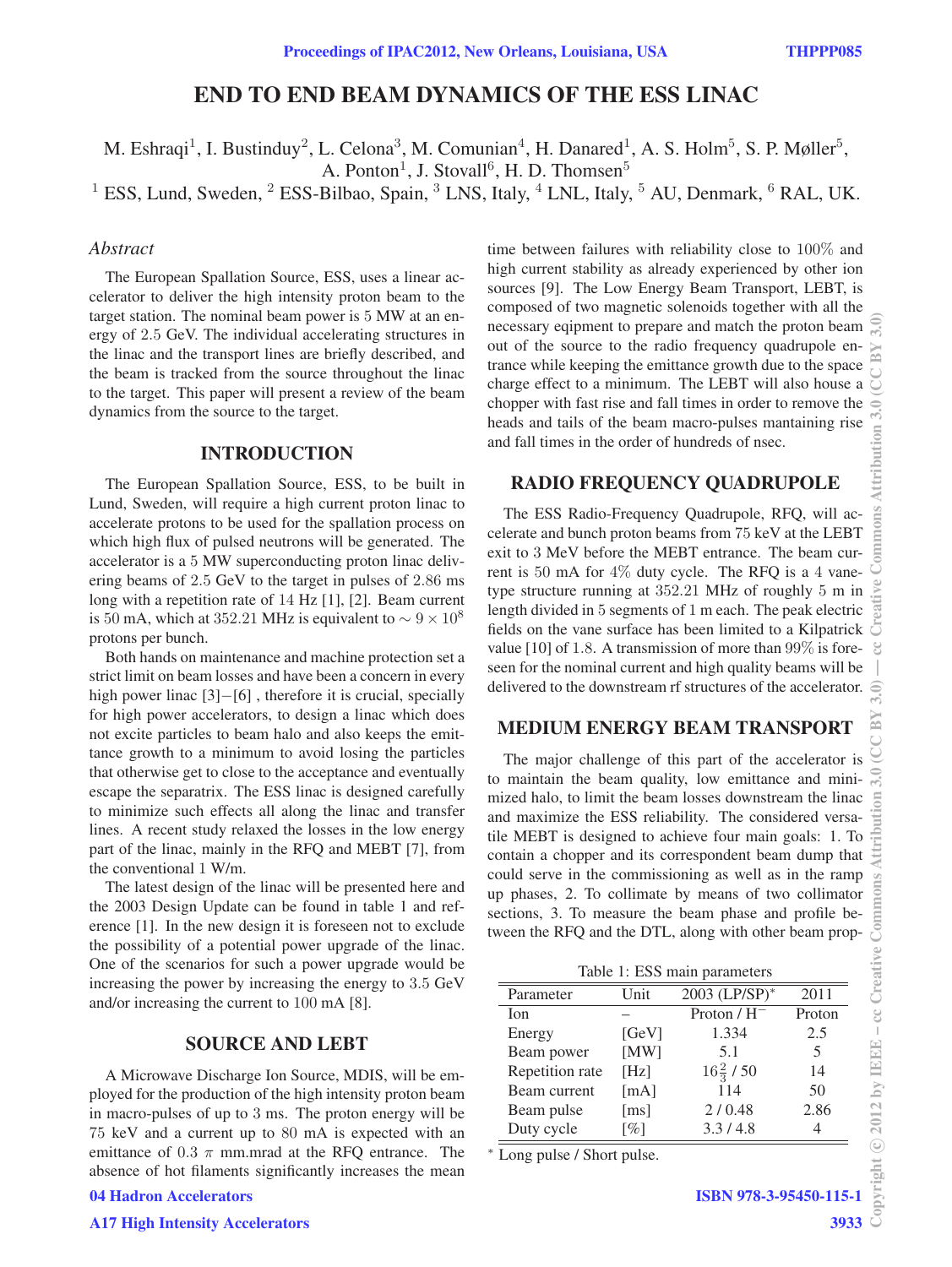$\equiv$ 

tribution

Ĕ Ě

g

 $\approx$ 

 $3.0$ 

ribution



Figure 1: Block layout of the ESS segmented linac 2012 (not to scale). Orange boxes represent the normal conducting components, the blue boxes the superconducting secions, and the green arrows the branching sections.

erties, 4. To match the RFQ output beam to the DTL in all the three planes. For this purpose, in collaboration with FETS [11] project, a set of ten quadrupoles is used to match the beam characteristics transversally, combined with two 352.2 MHz *buncher* cavities, which are used to adjust the beam in order to fulfill the required longitudinal parameters.

### DRIFT TUBE LINAC

The drift tube linac increases energy of the 50 mA beam to 79 MeV in four tanks in the latest design. The increased energy of the DTL is a result of requiring a smooth phase advance variation between DTL and spoke section without reducing the tune depression in any plane to less than 0.4 in DTL or spoke section. The transverse focusing is achieved by permanent magnet quadrupoles arranged in a FODO lattice leaving half the drift tubes empty for diagnostics and steerers with a maximum field of 1 mT·m to correct the beam trajectory and reduce the losses. The Kilpatrick value is limited to 1.4 which respects the Moretti criterion [12] at the low energy part as well. The pros and cons of using a shorter five DTL tanks with ramped field and higher bore radius in the last tanks are still being investigated. (0°ς MA ∪∪) 0°ς uophaquiwe Suouuuo∪ a>yazhou)3.0 (0°ς MA ∪∪) 0°ς uophaquiwe Suouuuo∪ a>yazhou a α T ar β α sy β 4.5<br>■ h 3.0 (CC By 3.0 (CC BY 3.0) D 3.0 (CC BY 3.0 (CC BY 3.0) 0°ς common Suouuuo∪ 3.0 (CC BY 3.0) D 3.0 (

### SUPERCONDUCTING LINAC

The superconducting linac accelerates the beam from 79 MeV to 201 MeV using double spoke cavities ( $\beta_{opt}$  = 0.5) at 352.21 MHz. The phase law in spoke section is modified to improve the smoothness and continuity of the phase advance between spokes and medium  $\beta$  cavities. This improved smoothness is achieved by ramping the synchronous phase from  $-20°$  down to  $-33°$  in the last seven periods of the spoke section. The additional effect of this change is improved acceleration in the downstream structure as well as decreasing the range of required power to accelerate the beam in medium  $\beta$  cavities.

The five cell elliptical cavities work at twice the frequency and increase the beam energy to 623 MeV using medium β cavities ( $β<sub>q</sub> = 0.67$ ) and then to 2.5 GeV using high β cavities ( $\beta_q = 0.92$ ). By increasing the final energy of the spoke section and reducing the geometric  $\beta$  of the medium ž  $\beta$  cavities excitation of the Same Order Modes, especially  $4\pi/5$ , is avoided at the low energy end of medium  $\beta$  cavic○ties [13].

The cryomodules of the spoke and elliptical sections ISBN 978-3-95450-115-1

house two and four cavities each respectively. The transverse focusing is achieved by normal conducting quadrupole doublets. By adding a diagnostic box in between the quadrupoles as well as vacuum ports a Linac Warm Unit is formed. Each lattice period is composed of a LWU and one cryomodule in the spoke and medium  $\beta$ sections, or one LWU and two cryomodules in the high  $\beta$ section.

#### BRANCHING SECTIONS

Two branches are added to the linac to allow beam extraction at intermediate energies for diagnostic purposes during commissioning and operation, green arrows in Fig. 1. The first branching section, FBS, is located right after the DTL at 79 MeV and the second branching section, SBS, is in between the medium  $\beta$  and high  $\beta$  section at 623 MeV. Due to the low energy of the beam at the end of DTL the FBS has a limited length of 0.7 m. A 0.5 m long bending magnet with a field of 1.2 T bends the beam by 27° and the next quadrupole enhances the kick to clear the downstream quadrupole and the spoke cryomodule. At the end of medium  $\beta$  section, a drift space equal to the length of a medium  $\beta$  cryomodule, 5.641 m is reserved for the SBS, this space is long enough to extract the beam using a 1.8 m long dipole, similar to the dipoles used in the high energy beam transport, and bends the beam 30◦ by a field of 1.2 T.

#### HIGH ENERGY BEAM TRANSPORT

The main purpose of the High Energy Beam Transport system is to bring the beam from the exit of the linac to the target. Several functionalities are included. These contain 1. A 100 m transport section reserved for future energy and power upgrades, 2. A semi-vertical dogleg section bringing the beam 4 meters up from the underground linac level to the target ground level, 3. An underground commissioning and tuning dump area, and 4. An above ground section matching the beam to the requested footprint  $(16 \times 6 \text{ cm}^2)$ on target.

In order to reduce the peak current density on the target (and the proton-beam window – PBW) to an acceptable level, a beam expansion system using two octupoles has been designed. A fixed collimator mounted in front of the PBW will capture the beam halo. The trade-off between beam power on the fixed collimator and the peak current